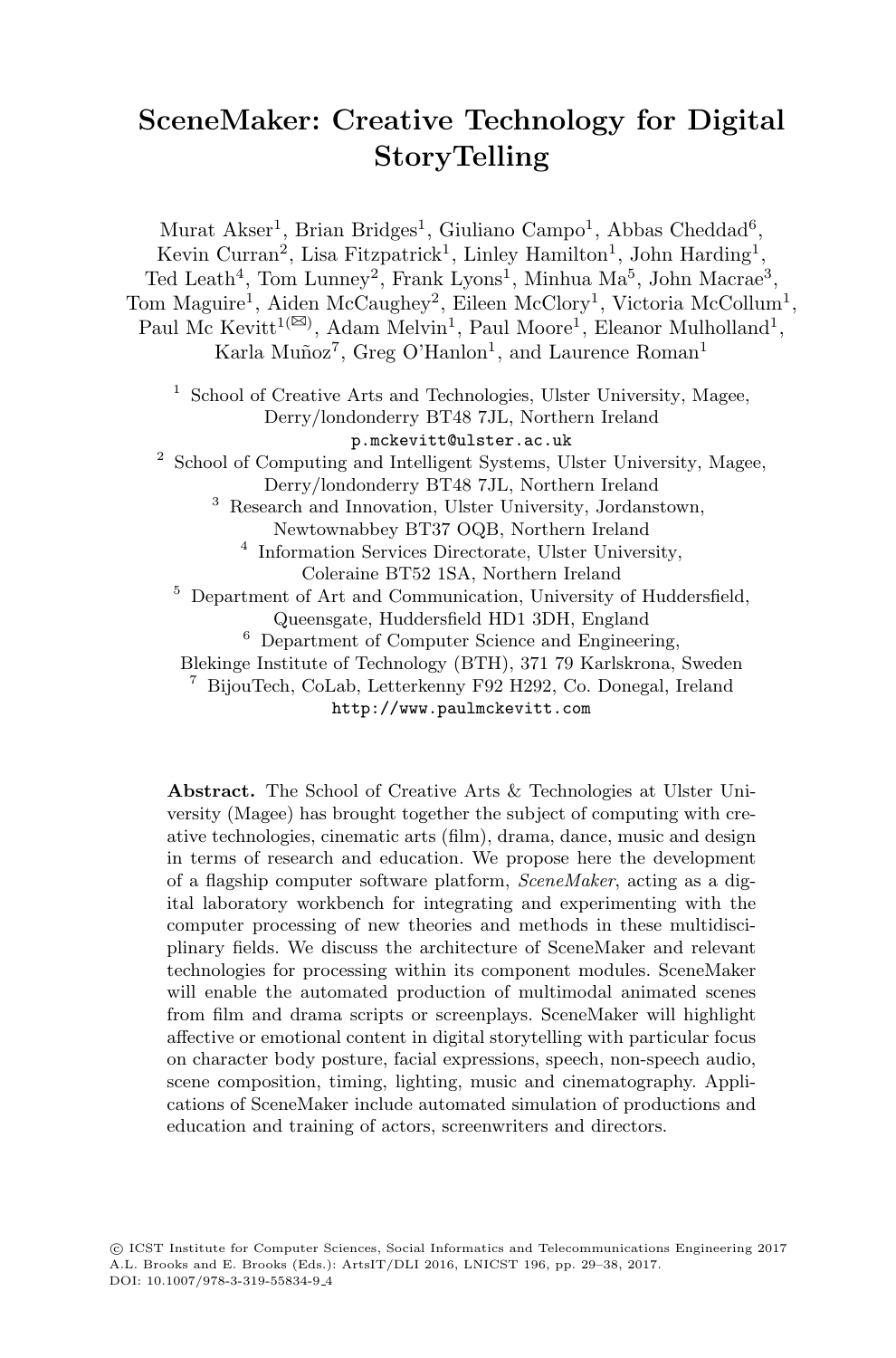**Keywords:** SceneMaker *·* Natural language processing *·* Speech processing *·* Artificial intelligence (AI) *·* Affective computing *·* Computer graphics *·* Cinematography *·* 3D visualisation *·* Digital storytelling *·* Storyboards *·* Film *·* Drama *·* Dance *·* Music technology *·* Design

### **1 Introduction**

The School of Creative Arts & Technologies at Ulster University (Magee) has brought together the subject of computing with creative technologies, cinematic arts (film), drama, dance, music and design in terms of research and education. This paper proposes the development of a flagship computer software platform, *SceneMaker*, acting as a digital laboratory workbench for integrating and experimenting with the computer processing of new theories and methods in these multidisciplinary fields. An earlier instantiation of *SceneMaker* has been reported in [\[1](#page-7-0)[,2](#page-7-1)]. Drama and movie production is a costly process involving planning, rehearsal, (expensive) actors and technical equipment for lighting, audio and special effects. It is also a creative process which requires experimentation, visualisation and communication of ideas between everyone involved, e.g., playwrights, directors, actors, cameramen, orchestra, costume and set designers and managers. *SceneMaker* will assist with production processes and provide a facility to test and visualise scenes before they are finally implemented. Users will input a natural language text scene description and automatically receive multimodal 3D visualisation output. The aim is to provide directors or animators a draft idea of a scene view. Users will have the ability to refine the automatically created script and 3D output through an editing interface, also accessible over the internet and on mobile devices. Thus, SceneMaker will be a collaborative tool for script writers, animators, directors and actors, where they can share scenes online. SceneMaker could be applied in the training of scene production employees without having to utilise expensive actors and studios.

This work focuses on three research questions: (1) How can affective and emotional information be computationally recognised, represented and reasoned about in screenplays and structured for visualisation purposes?, (2) How can emotional states be synchronised in presenting relevant modalities?, and (3) Can compelling, life-like and believable multimodal animations be achieved? Section [2](#page-1-0) of this paper gives an overview of current research on computational, multimodal and affective scene production. In Sect. [3,](#page-4-0) the design and architecture of SceneMaker is discussed. SceneMaker is compared to related work in Sects. [4](#page-6-0) and [5](#page-6-1) concludes with future work.

### <span id="page-1-0"></span>**2 Background and Literature Review**

Automatic and intelligent production of film/theatre scenes with characters expressing emotional or affective states involves four development stages and this section reviews current work in these areas.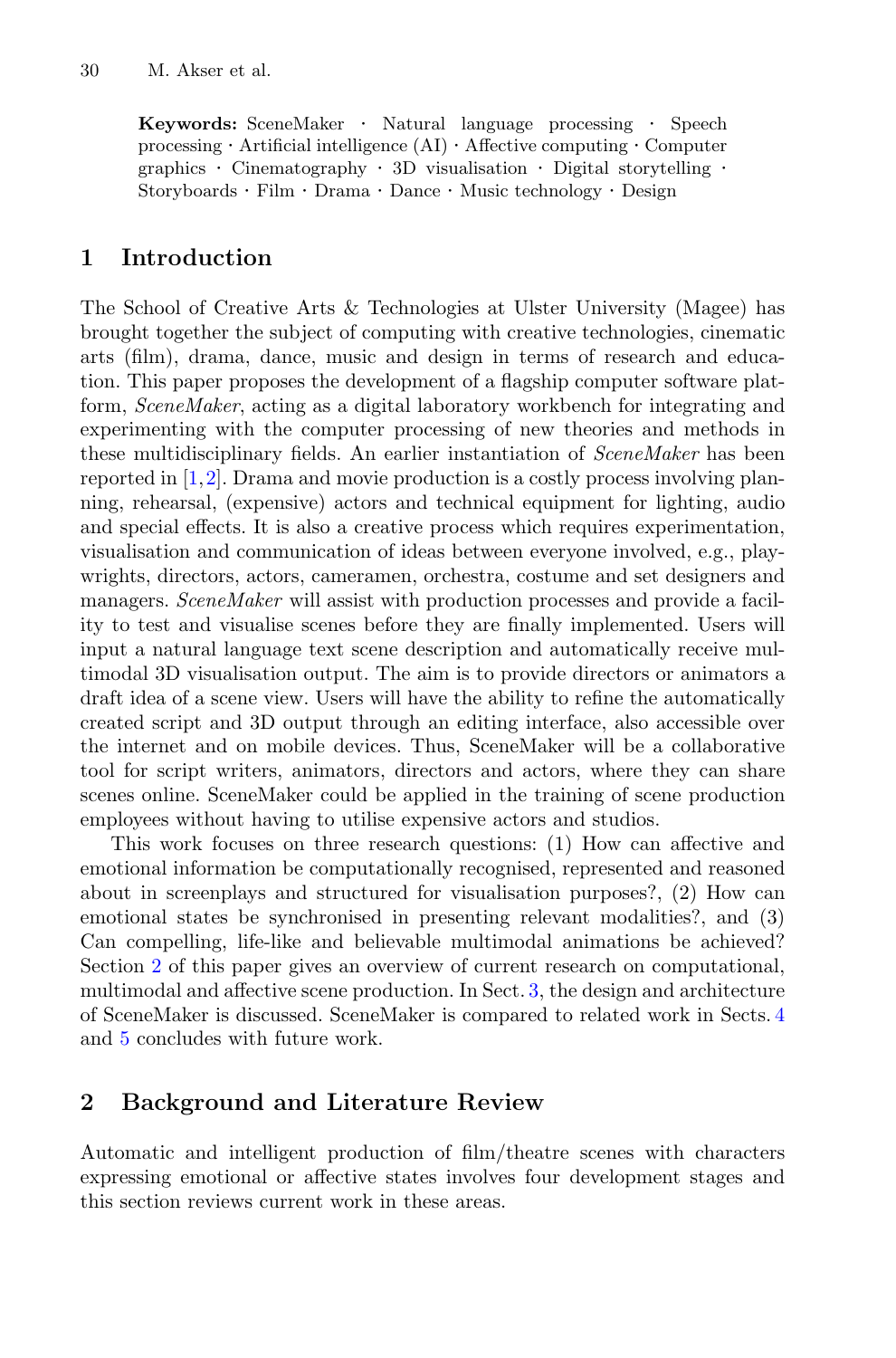### **2.1 Modelling Emotions and Personality in Film/Play Scripts**

All modalities of human interaction express emotional affective states with personality, such as voice, word choice, gesture, body posture and facial expression. In order to recognise emotions in script text and to create life-like characters, psychological theories for emotion, mood, personality and social status are translated into computable methods, e.g., Ekman's 6 basic emotions [\[6\]](#page-7-2), the Pleasure-Arousal-Dominance (PAD) model [\[7](#page-7-3)] with intensity values or the OCC model (Ortony-Clore-Collins) [\[8\]](#page-7-4) with cognitive grounding and appraisal rules. Word choice is an indicator of the personality of a story character, their social situation, emotional state and attitude. Different approaches to sensing affect in text are able to recognise explicit emotion words using keyword spotting and lexical affinity [\[9\]](#page-7-5), machine learning methods [\[10](#page-7-6)], hand-crafted rules and fuzzy logic systems [\[11](#page-7-7)], and statistical models [\[10\]](#page-7-6). Common knowledge-based approaches [\[12](#page-7-8)[,13](#page-8-0)] and a cognitive inspired model [\[14](#page-8-1)] include emotional context evaluation of non-affective words and concepts.

#### **2.2 Modelling Affective Embodied Characters**

Research on automatic modelling and animating virtual humans with natural embodied expressions faces challenges not only in automatic 3D character manipulation/transformation, synchronisation of face expressions, e.g., lips and gestures with speech, path finding and collision detection, but also in the execution of actions. SCREAM (Scripting Emotion-based Agent Minds) [\[15\]](#page-8-2) is a web-based scripting tool for multiple characters which computes affective states based on the OCC-Model [\[8\]](#page-7-4) of appraisal and intensity of emotions including social context. ALMA [\[16\]](#page-8-3) (A Layered Model of Affect) implements AffectML, an XMLbased modelling language which incorporates the concept of short-term emotions, medium-term moods and long-term personality profiles. The OCEAN personality model [\[17\]](#page-8-4), Ekman's basic emotions [\[6](#page-7-2)] and a model of story character roles are combined through a fuzzy rule-based system [\[11](#page-7-7)] to decode the meaning of scene descriptions and to control the affective state and body language of characters. The high-level control of affective characters in [\[11](#page-7-7)] maps personality and emotion output to graphics and animations. Embodied Conversational Agents (ECA) are capable of real-time face-to-face conversations with human users or other agents, understanding and generating natural language and body movement. Greta [\[18\]](#page-8-5) is a real-time 3D ECA with a 3D female model compliant with the MPEG-4 animation standard. Two standard XML languages, FML-APML (Function Markup Language, Affective Presentation Markup Language) for communicative intentions and BML (Behavior Markup Language) for behaviours enable users to define Greta's communicative intentions and behaviours.

#### **2.3 Visualisation of 3D Scenes and Virtual Theatre**

Visual and auditory elements involved in composing a virtual story scene, construction of 3D environments or sets, scene composition, automated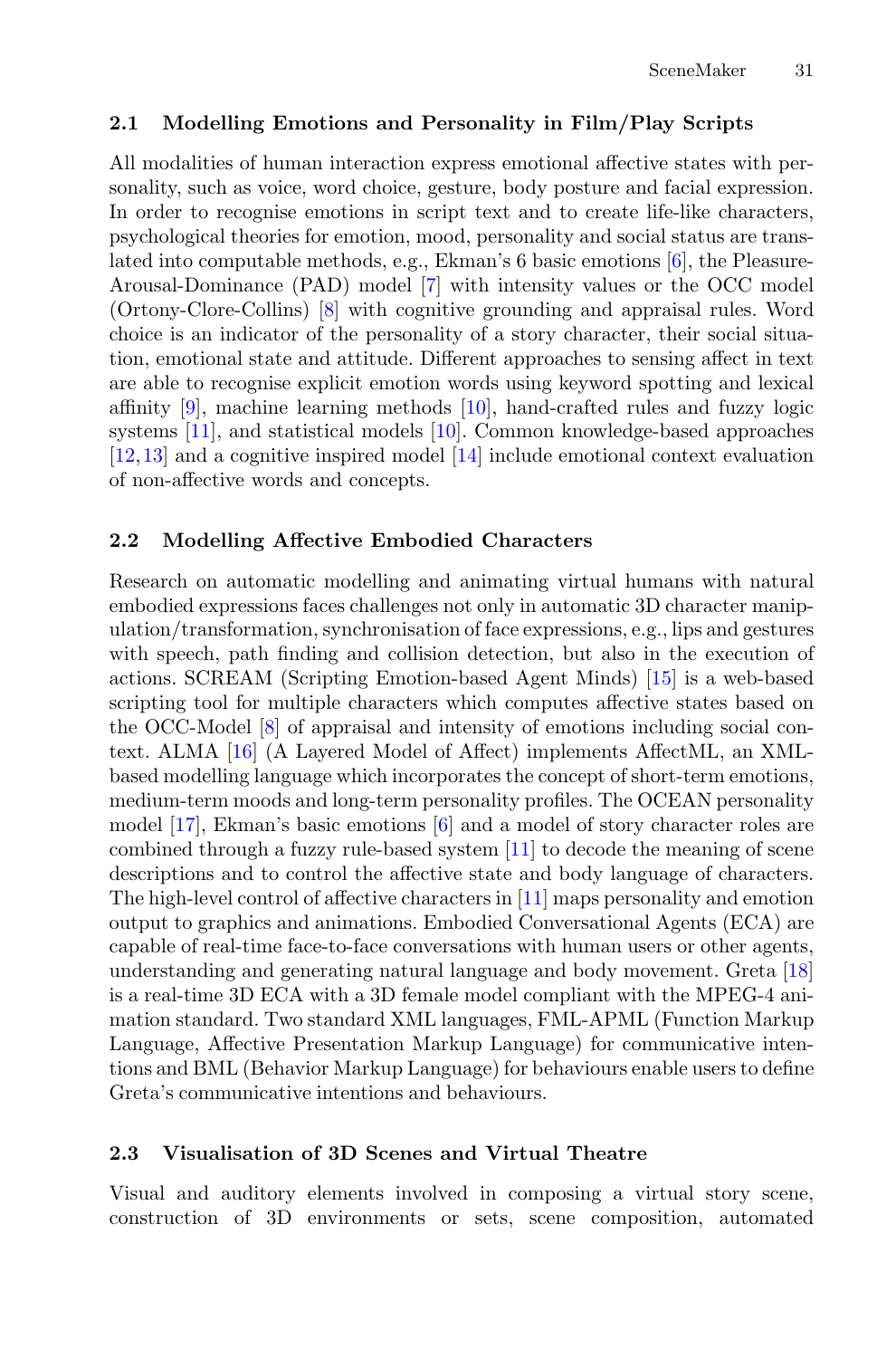cinematography and the effect of genre styles are explored in complete textto-visual systems such as WordsEye [\[19\]](#page-8-6), ScriptViz [\[21](#page-8-7)], CONFUCIUS [\[3\]](#page-7-9) and NewsViz [\[22](#page-8-8)], and the scene directing system, CAMEO [\[24](#page-8-9)]. WordsEye depicts non-animated 3D scenes with characters, objects, actions and environments. A database of graphical objects contains 3D models and their attributes, poses, kinematics and spatial relations in low-level specifications. ScriptViz renders 3D scenes from natural language screenplays simultaneously during the writing process, extracting verbs and adverbs to interpret events and states in sentences. The time and environment where a story happens, the theme around which the story revolves and the emotional tone of films, plays or literature classify different genres with distinguishable presentation styles. Genre is reflected in the detail of a production, exaggeration and fluency of movements, pace (shot length), lighting, colour and camerawork. Cinematic principles in different genres are investigated in [\[23](#page-8-10)]. Dramas and romantic movies are slower paced with longer dialogues, whereas action movies have rapidly changing, shorter shot length. Comedies tend to be presented in a large spectrum of bright colours, whereas horror films adopt mainly darker hues.

CONFUCIUS [\[3](#page-7-9)] produces multimodal 3D animations of individual standalone sentences. 3D models perform actions, dialogues are synthesised and basic cinematic principles determine camera placement. NewsViz [\[22\]](#page-8-8) gives numerical emotion ratings to words calculating the emotional impact of words and paragraphs, facilitating the display mood of the author over the course of online football reports and tracks the emotions and moods of the author, aiding reader understanding.

A high-level synchronised Expression Mark-up Language (EML) [\[20](#page-8-11)] integrates environmental expressions like cinematography, illumination and music into the emotion synthesis of virtual humans. The automatic 3D animation production system, CAMEO, incorporates direction knowledge, like genre and cinematography, as computer algorithms and data to control camera, light, audio and character motions. A system which automatically recommends music based on emotion is proposed in [\[25](#page-8-12)]. Associations between emotions and music features in movies are discovered by extracting chords, rhythm and tempo of songs.

#### **2.4 Multimodal Interfaces and Applications**

Technological advances enable multimodal human-computer interaction in the mobile world. System architectures and rendering can be placed on the mobile device itself or distributed from a server via wireless broadband networks. SmartKom Mobile [\[26\]](#page-8-13) employs the multimodal system, SmartKom, on mobile devices. The user interacts with a virtual character (Smartakus) through spoken dialogue. Modalities supported include language, gesture, facial expression and emotions through speech emphasis. Script writing tools assist the writing process of screenplays or play scripts, like Final Draft [\[27](#page-8-14)] for mobile devices.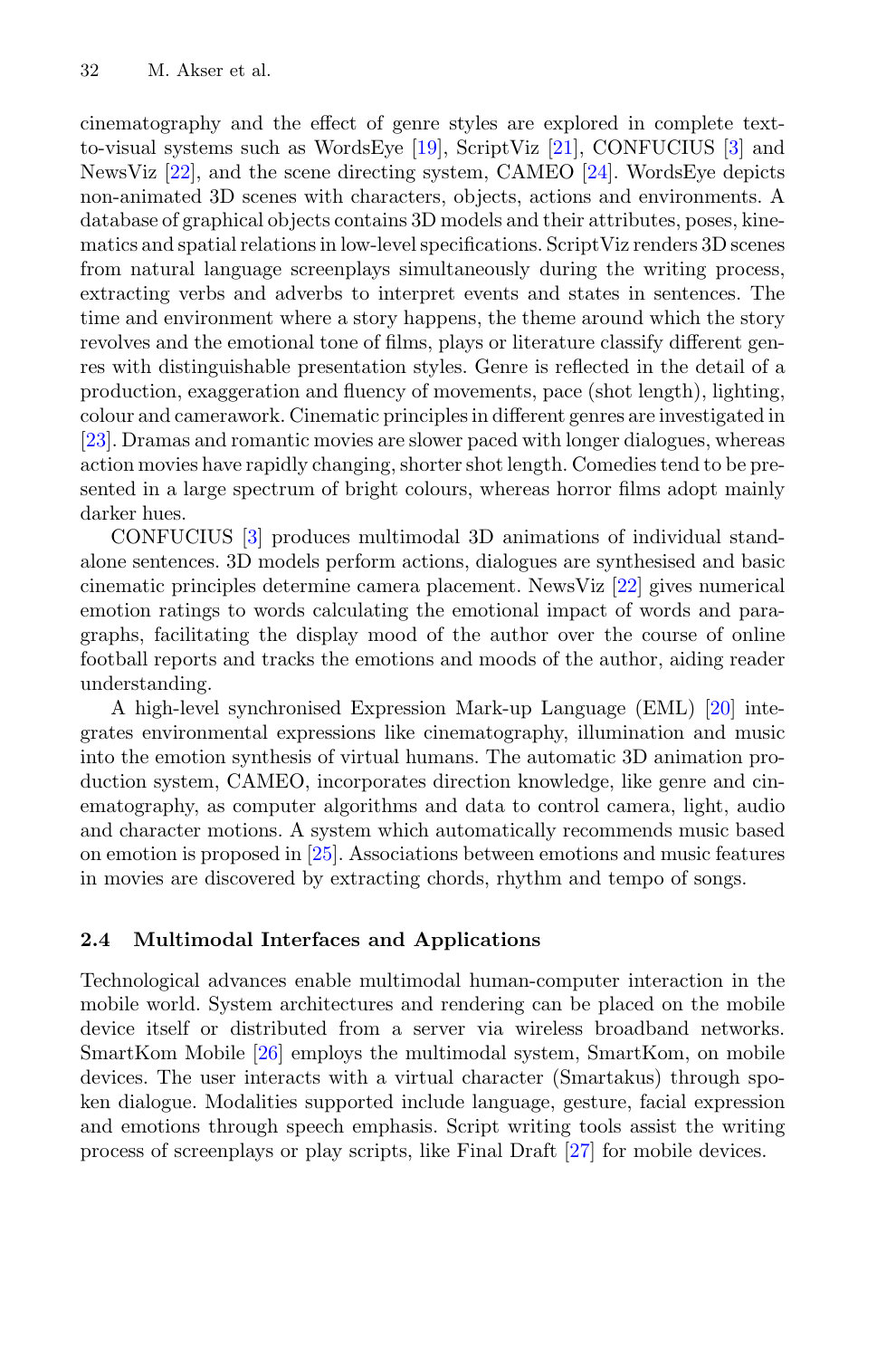### <span id="page-4-0"></span>**3 Design and Architecture of SceneMaker**

The prototype software platform, SceneMaker will use Natural Language Processing (NLP) methods applied to screenplays to automatically extract and visualise emotions, moods and film/play genre. SceneMaker will augment short 3D scenes with affective takes on the body language of characters and contextual expression, like illumination, timing, camera work, music and speech and non-speech audio automatically directed depending on the genre.

#### **3.1 Architecture of SceneMaker**

SceneMaker's architecture is shown in Fig. [1.](#page-4-1) The key component is the *scene production module* including modules for understanding, reasoning and multimodal visualisation situated on a server. The *understanding module* performs natural language processing, sentiment analysis and text layout analysis of input text utilising algorithms and software from CONFUCIUS [\[3\]](#page-7-9), NewsViz [\[22](#page-8-8)] and 360-MAM-Affect [\[5](#page-7-10)]. The *reasoning module* interprets the context based on common, affective and cinematic knowledge bases, updates emotional states and creates plans for actions, their manners and representation of the set environment with algorithms and software from Control-Value Theory emotion models [\[4](#page-7-11)] and CONFUCIUS [\[3\]](#page-7-9). StoryTelling techniques developed in [\[28\]](#page-8-15) will also be employed here and gender and affect in performance [\[29\]](#page-8-16) will also be relevant. The *visualisation module* maps these plans to 3D animation data, selects appropriate 3D models from the graphics database, defines their body motion transitions, instructs speech synthesis, selects non-speech sound and music files from the audio database and assigns values to camera and lighting parameters. The visualisation module synchronises all modalities into an animation manu-script. Techniques for automated multimodal presentation [\[30\]](#page-9-0), embodied cognition music [\[31\]](#page-9-1), visual and audio synchronisation [\[32](#page-9-2)], and analysing sound in



<span id="page-4-1"></span>**Fig. 1.** Architecture of SceneMaker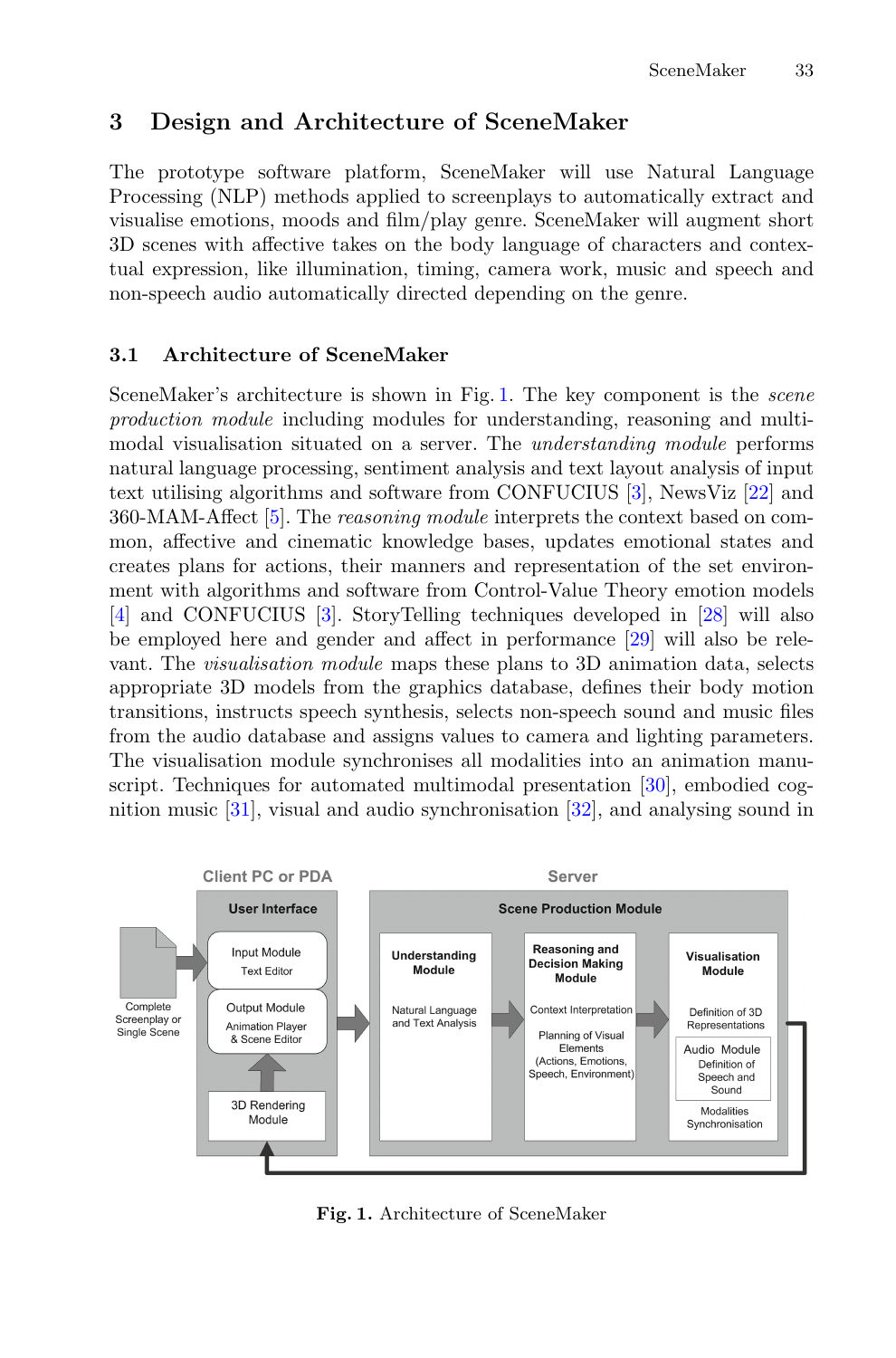film [\[33](#page-9-3)] will be deployed here. The online *user interface*, available via desktop computers and mobile devices, consists of two parts. The input module provides assistance for film and play script writing and editing and the output module renders the 3D scene according to the manuscript and enables manual scene editing to fine-tune and polish the automatically created animations.

#### **3.2 Implementation of SceneMaker**

Multimodal systems automatically mapping text to visual scenes face challenges in interpreting human natural language which is ambiguous, imprecise and relies on shared (and world) knowledge between the communicators. Enabling a machine to understand a natural language text involves loading the machine with grammatical structures, semantic relations and visual descriptions to match appropriate graphics. Existing software tools fulfilling sub-tasks will be modified, combined and extended for the implementation of SceneMaker. For the interpretation of input scripts, SceneMaker will build upon the NLP modules of CONFUCIUS [\[3](#page-7-9)] and 360-MAM-Affect [\[5](#page-7-10)] with GATE [\[34\]](#page-9-4), but a pre-processing tool will first deconstruct the layout structure of the input screenplay/play script. The syntactic knowledge base parses input text and identifies parts of speech, e.g., noun, verb, adjective, with the Connexor Part-of-Speech Tagger [\[35](#page-9-5)] and determines the constituents in a sentence, e.g., subject, verb and object, with Functional Dependency Grammars [\[36\]](#page-9-6). The semantic knowledge base (WordNet [\[37](#page-9-7)] and LCS database [\[39](#page-9-8)]) and temporal language relations will be extended by an emotional knowledge base, e.g., WordNet-Affect [\[38](#page-9-9)], emotion processing with 360-MAM-Affect [\[5\]](#page-7-10), EmoSenticNet [\[40\]](#page-9-10) and RapidMiner [\[41](#page-9-11)] and Control-Value Theory emotional models [\[4\]](#page-7-11), and context reasoning with ConceptNet [\[13](#page-8-0)] to enable an understanding of the deeper meaning of the context and emotions.

In order to automatically recognise genre, SceneMaker will identify keyword co-occurrences and term frequencies and determine the length of dialogues, sentences and scenes/shots. The visual knowledge of CONFUCIUS, such as object models and event models, will be linked to emotional cues. CONFUCIUS' basic cinematic principles will be extended and classified into expressive and genrespecific categories. EML [\[20](#page-8-11)] is a comprehensive XML-based scripting language for modelling expressive modalities including body language and cinematic annotations. Resources for 3D models are H-Anim models [\[42](#page-9-12)] which include geometric or physical, functional and spatial properties. For speech generation from dialogue text, the speech synthesis module within CONFUCIUS, FreeTTS [\[43\]](#page-9-13), will be tested for its suitability in SceneMaker with regard to mobile applications and the effectiveness of emotional prosody. An automatic audio selection tool, as in [\[25](#page-8-12)], will be employed for intelligent, affective selection of sound and music in relation to the theme and mood of a scene.

Test scenarios will be developed based on screenplays of different genres and animation styles, e.g., *drama* films, which include precise descriptions of set layout and props versus *comedy*, which employs techniques of exaggeration for expression. The effectiveness and appeal of the scenes created in SceneMaker will be evaluated against hand-animated scenes and existing feature film scenes.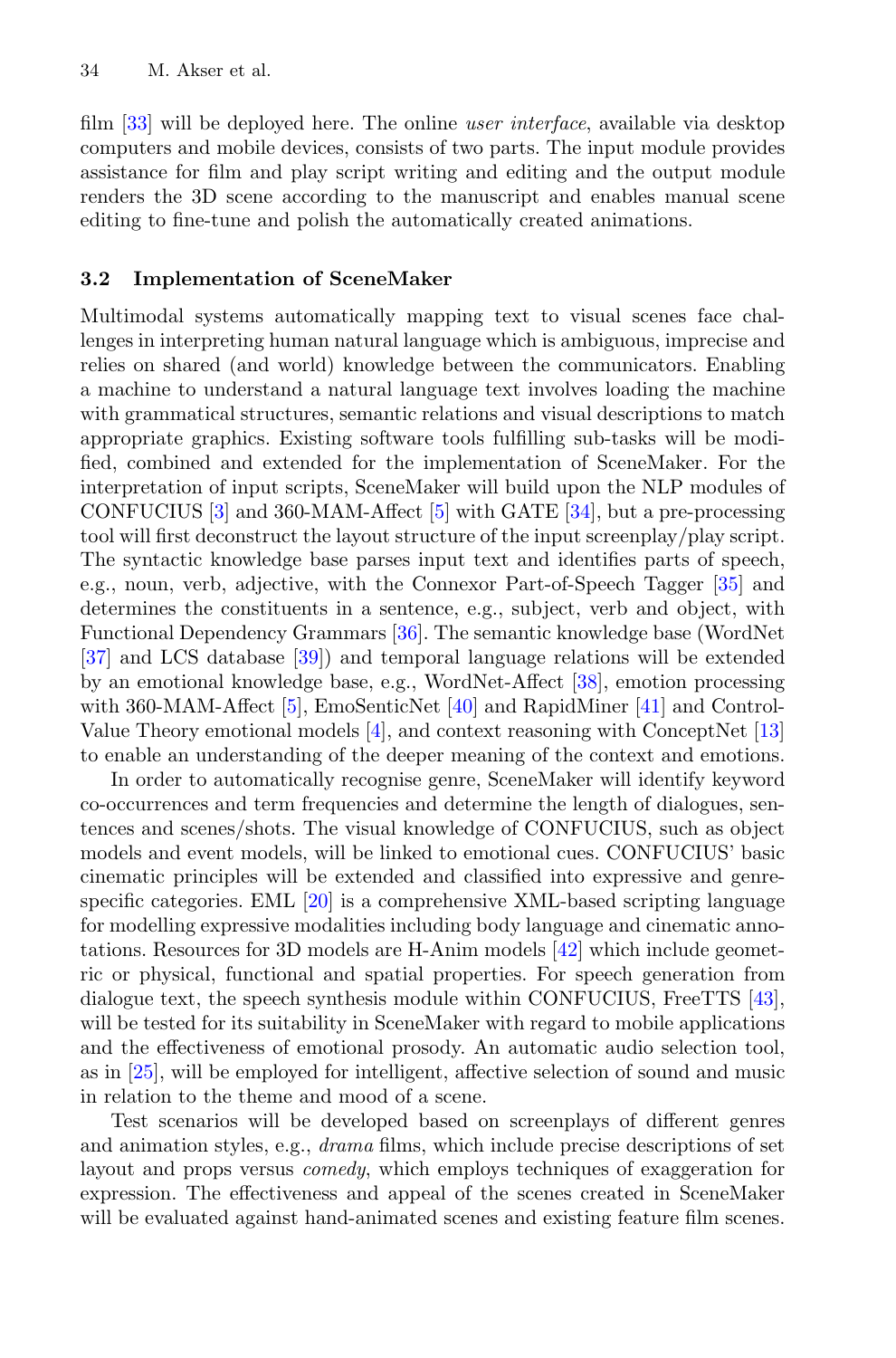The functionality and usability of SceneMaker's components and the GUI will be tested in cooperation with professional film directors, comparing the traditional process of directing a scene with real actors with virtual (SceneMaker) actors.

### <span id="page-6-0"></span>**4 Relation to Other Work**

Research implementing various aspects of modelling affective virtual actors, narrative systems and film-making applications relates to SceneMaker. CONFU-CIUS [\[3](#page-7-9)] and ScriptViz [\[21\]](#page-8-7) realise text-to-animation systems from natural language text input, but they do not enhance visualisation through using affective aspects, the agent's personality, emotional cognition or genre specific styling. Their animations are built from well-formed individual stand-alone sentences but not extended texts or scripts. SceneMaker will facilitate animation modelling of sentences, scenes or whole scripts. Individual sentences require more reasoning about default settings due to lack of context and more precision will be achieved from collecting context information from longer passages of text. No previous storytelling system controls agent behaviour through integrating all of personality, social status, narrative roles and emotions. EML [\[20\]](#page-8-11) combines multimodal character animation with film-making practices based on an emotional model, but it does not consider personality types or genre. CAMEO [\[24\]](#page-8-9) relates specific cinematic direction, for character animation, lighting and camera work, to the genre or theme of a given story, but genre types are explicitly selected by users. SceneMaker will introduce a new approach to automatically recognise genre from script text with keyword co-occurrence, term frequency and calculation of dialogue and scene length.

## <span id="page-6-1"></span>**5 Conclusion and Future Work**

This paper proposes the development of a flagship computer software platform, SceneMaker, acting as a digital laboratory workbench for integrating and experimenting with the computer processing of new theories and methods in multidisciplinary fields. SceneMaker will contribute to believability and aesthetic quality of automatically produced animated multimedia scenes. SceneMaker, which automatically visualises affective expressions of screenplays, aims to advance knowledge in the areas of affective computing, digital storytelling and expressive multimodal systems.

Existing systems already partly address aspects of NLP, emotion modelling and multimodal storytelling and hence we focus on semantic interpretation of screenplays or play scripts, the computational processing of emotions, virtual agents with affective behaviour and expressive scene composition including emotion-based audio selection. SceneMaker's mobile, web-based user interface will assist directors, drama students, writers and animators in the simulation and testing of their ideas. Accuracy of animation content, believability and effectiveness of expression and usability of the interface will be evaluated in empirical tests comparing manual animation, feature film scenes and real-life directing with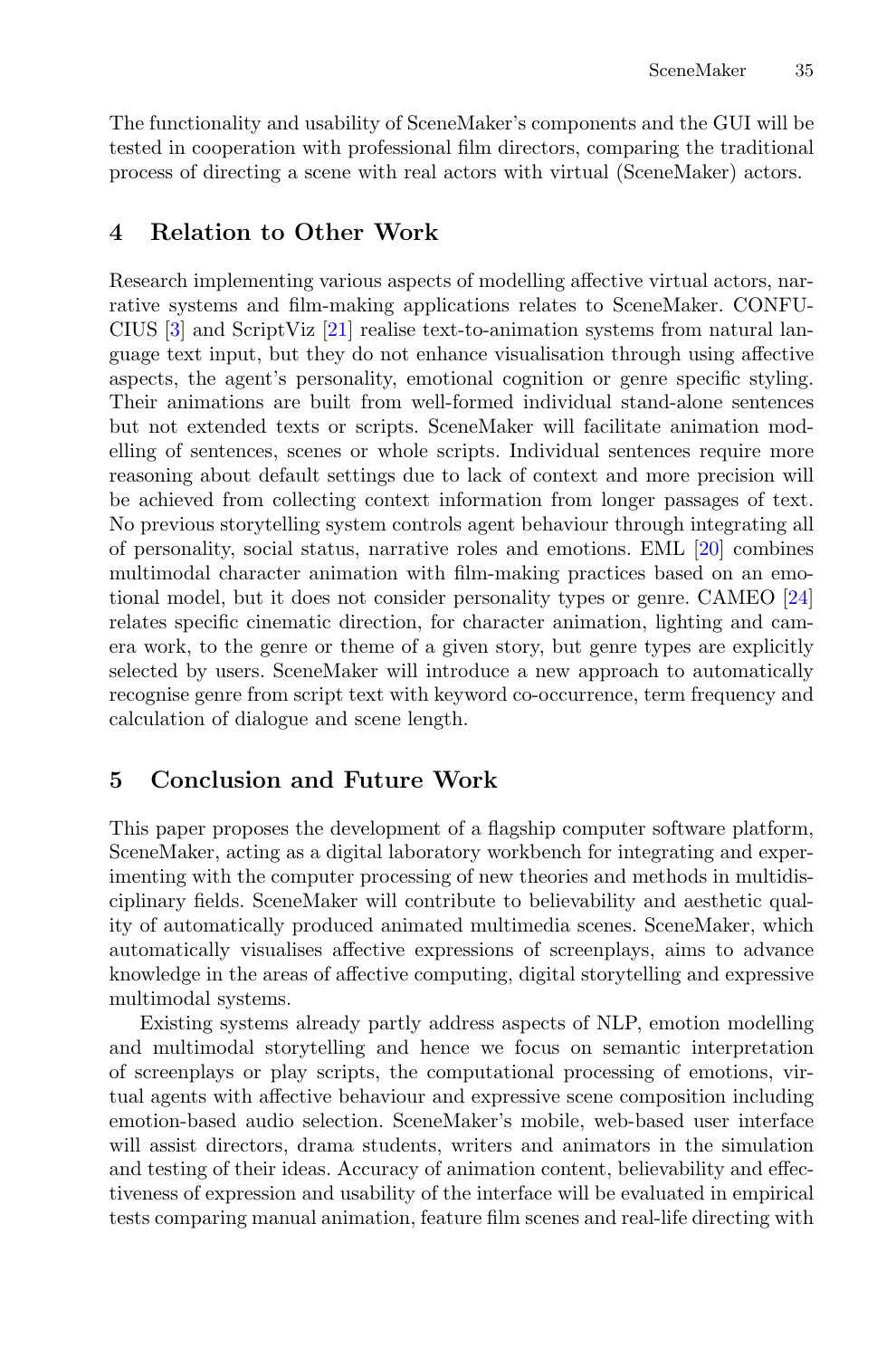SceneMaker. In conclusion, SceneMaker will automatically produce multimodal animations with increased expressiveness and visual quality from screenplay or play script input.

# <span id="page-7-0"></span>**References**

- 1. Hanser, E., Mc Kevitt, P., Lunney, T., Condell, J.: SceneMaker: intelligent multimodal visualisation of natural language scripts. In: Coyle, L., Freyne, J. (eds.) AICS 2009. LNCS (LNAI), vol. 6206, pp. 144–153. Springer, Heidelberg (2010). doi[:10.1007/978-3-642-17080-5](http://dx.doi.org/10.1007/978-3-642-17080-5_17) 17
- <span id="page-7-1"></span>2. Hanser, E., Mc Kevitt, P., Lunney, T., Condell, J.: SceneMaker: automatic visualisation of screenplays. In: Mertsching, B., Hund, M., Aziz, Z. (eds.) KI 2009. LNCS (LNAI), vol. 5803, pp. 265–272. Springer, Heidelberg (2009). doi[:10.1007/](http://dx.doi.org/10.1007/978-3-642-04617-9_34) [978-3-642-04617-9](http://dx.doi.org/10.1007/978-3-642-04617-9_34) 34
- <span id="page-7-9"></span>3. Ma, M., McKevitt, P.: Virtual human animation in natural language visualisation. Artif. Intell. Rev. **25**(1–2), 37–53 (2006). Special Issue on the 16th Artificial Intelligence and Cognitive Science Conference (AICS 2005)
- <span id="page-7-11"></span>4. Muñoz, K., Mc Kevitt, P., Lunney, T., Noguez, J., Neri, L.: Designing and evaluating emotional student models for game-based learning. In: Ma, M., Oikonomou, A., Jain, L.C. (eds.) Serious Games and Edutainment Applications, London, England, pp. 245–272. Springer, Heidelberg (2011). Also presented at the First International Workshop on Serious Games Development and Applications (SGDA 2010), School of Computing, University of Derby, England, 8 July 2011
- <span id="page-7-10"></span>5. Mulholland, E., Mc Kevitt, P., Lunney, T., Farren, J., Wilson, J.: 360-MAM-affect: sentiment analysis with the google prediction API and EmoSenticNet. In: Proceedings of the 7th International Conference on Intelligent Technologies for Interactive Entertainment (INTETAIN-2015), Politecnico di Torino, Turin (Torino), Italy, 10– 12, 1–5 June 2015. EUDL EAI Endorsed Transactions on Scalable Information Systems vol. 2, no. 6, p. e5, November 2015
- <span id="page-7-2"></span>6. Ekman, P., Rosenberg, E.L.: What the Face Reveals: Basic and Applied Studies of Spontaneous Expression Using the Facial Action Coding System. Oxford University Press, England (1997)
- <span id="page-7-3"></span>7. Mehrabian, A.: Framework for a comprehensive description and measurement of emotional states. Gen. Soc. Gen. Psychol. Monogr. **121**(3), 339–361 (1995). Heldref Publishing
- <span id="page-7-4"></span>8. Ortony, A., Clore, G.L., Collins, A.: The Cognitive Structure of Emotions. Cambridge University Press, Cambridge (1988)
- <span id="page-7-5"></span>9. Francisco V., Hervás R., Gervás P.: Two different approaches to automated mark up of emotions in text. In: Bramer M., Coenen F., Tuson A. (eds.) Research and Development in Intelligent Systems XXIII. Springer, London (2007)
- <span id="page-7-6"></span>10. Strapparava, C., Mihalcea, R.: Learning to identify emotions in text. In: Proceedings of the 2008 ACM Symposium on Applied Computing, SAC 2008, pp. 1556–1560. ACM, New York (2008)
- <span id="page-7-7"></span>11. Su, W.-P., Pham, B., Wardhani, A.: Personality and emotion-based high-level control of affective story characters. IEEE Trans. Vis. Comput. Graph. **13**(2), 281–293 (2007)
- <span id="page-7-8"></span>12. Liu, H., Lieberman, H., Selker, T.: A model of textual affect sensing using realworld knowledge. In: Proceedings of the 8th International Conference on Intelligent User Interfaces, IUI 2003, pp. 125–132. ACM, New York (2003)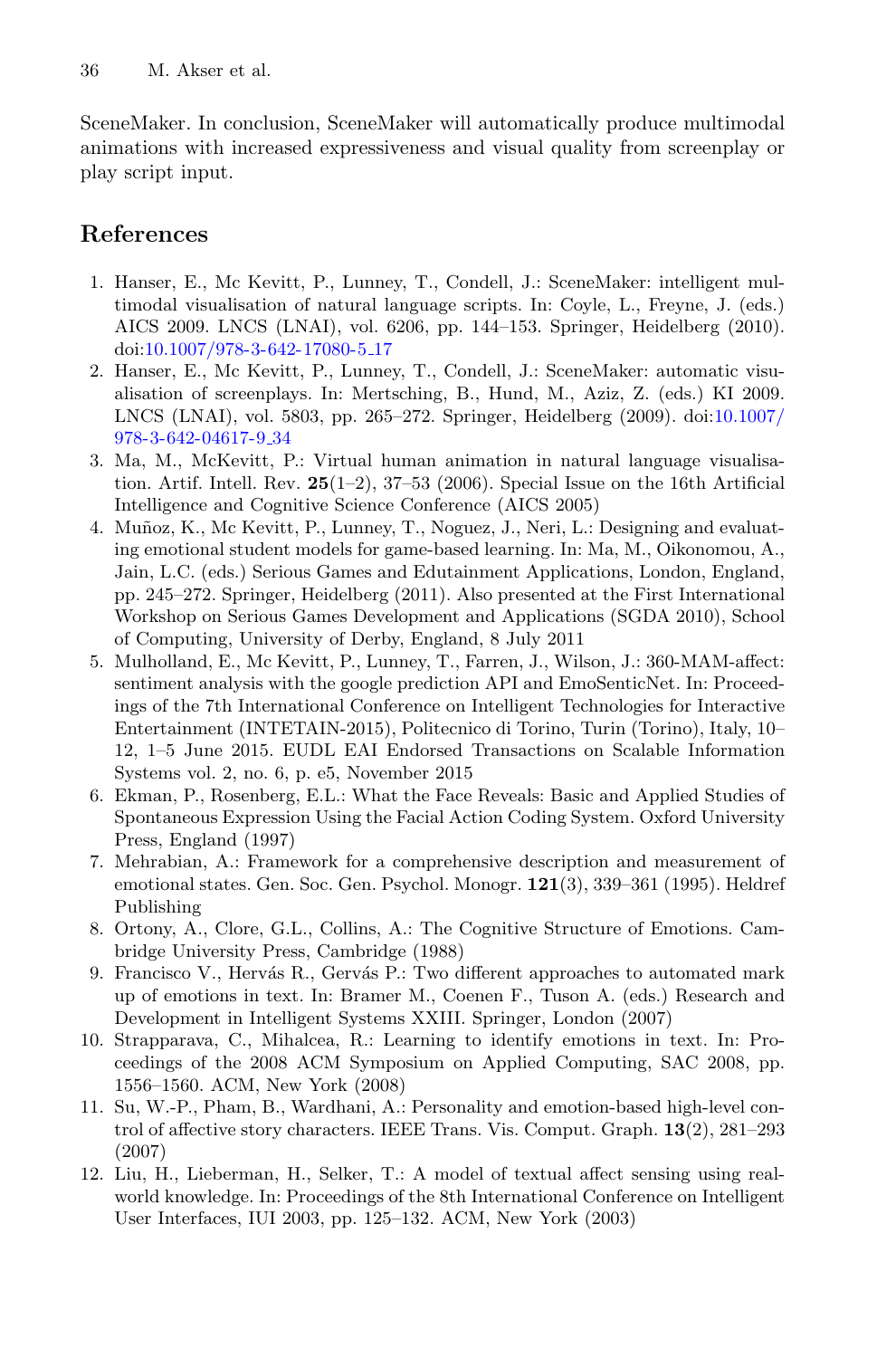- <span id="page-8-0"></span>13. Liu, H., Singh, P.: ConceptNet: a practical commonsense reasoning toolkit. BT Technol. J. **22**(4), 211–226 (2004). Springer, The Netherlands
- <span id="page-8-1"></span>14. Shaikh, M.A.M., Prendinger, H., Ishizuka, M.: A linguistic interpretation of the OCC emotion model for affect sensing from text. In: Tao, J., Tan, T. (eds.) Affective Information Processing, pp. 45–73. Springer, London (2009)
- <span id="page-8-2"></span>15. Prendinger, H., Ishizuka, M.: SCREAM: scripting emotion-based agent minds. In: Proceedings of the First International Joint Conference on Autonomous Agents and Multiagent Systems: Part 1, AAMAS 2002, pp. 350–351. ACM, New York (2002)
- <span id="page-8-3"></span>16. Gebhard, P.: ALMA - layered model of affect. In: Proceedings of the 4th International Conference on Autonomous Agents and Multiagent Systems (AAMAS 2005), Utrecht University, The Netherlands, pp. 29–36. ACM, New York (2005)
- <span id="page-8-4"></span>17. De Raad, B.: The big five personality factors. In: The Psycholexical Approach to Personality. Hogrefe & Huber, Cambridge, MA, USA (2000)
- <span id="page-8-5"></span>18. Mancini, M., Pelachaud, C.: Implementing distinctive behavior for conversational agents. In: Sales Dias, M., Gibet, S., Wanderley, M.M., Bastos, R. (eds.) GW 2007. LNCS, vol. 5085, pp. 163–174. Springer, Heidelberg (2009). doi[:10.1007/](http://dx.doi.org/10.1007/978-3-540-92865-2_17) [978-3-540-92865-2](http://dx.doi.org/10.1007/978-3-540-92865-2_17) 17
- <span id="page-8-6"></span>19. Coyne, B., Sproat, R.: WordsEye: an automatic text-to-scene conversion system. In: Proceedings of the 28th Annual Conference on Computer Graphics and Interactive Techniques, pp. 487–496. ACM Press, Los Angeles (2001)
- <span id="page-8-11"></span>20. De Melo, C., Paiva, A.: Multimodal expression in virtual humans. Comput. Animation Virtual Worlds **17**(3–4), 239–348 (2006)
- <span id="page-8-7"></span>21. Liu, Z., Leung, K.: Script visualization (ScriptViz): a smart system that makes writing fun. Soft Comput. **10**(1), 34–40 (2006)
- <span id="page-8-8"></span>22. Hanser, E., Mc Kevitt, P., Lunney, T., Condell, J.: NewsViz: emotional visualization of news stories. In: Inkpen, D., Strapparava, C. (eds.) Proceedings of the NAACL-HLT Workshop on Computational Approaches to Analysis and Generation of Emotion in Text, Millennium Biltmore Hotel, Los Angeles, CA, USA, pp. 125–130, 5 June 2010
- <span id="page-8-10"></span>23. Rasheed, Z., Sheikh, Y., Shah, M.: On the use of computable features for film classification. IEEE Trans. Circ. Syst. Video Technol. **15**(1), 52–64 (2005). IEEE Circuits and Systems Society
- <span id="page-8-9"></span>24. Shim, H., Kang, B.G.: CAMEO - camera, audio and motion with emotion orchestration for immersive cinematography. In: Proceedings of the 2008 International Conference on Advances in Computer Entertainment Technology, ACE 2008, vol. 352, pp. 115–118. ACM, New York (2008)
- <span id="page-8-12"></span>25. Kuo, F., Chiang, M., Shan, M., Lee, S.: Emotion-based music recommendation by association discovery from film music. In: Proceedings of the 13th Annual ACM International Conference on Multimedia, MULTIMEDIA 2005, pp. 507–510. ACM, New York (2005)
- <span id="page-8-13"></span>26. Wahlster, W.: Smartkom: Foundations of Multimodal Dialogue Systems. Springer, Berlin/Heidelberg (2006)
- <span id="page-8-14"></span>27. Final Draft (2016). [http://www.finaldraft.com.](http://www.finaldraft.com) Accessed 11 Apr 2016
- <span id="page-8-15"></span>28. Maguire, T.: Performing Story on the Contemporary Stage. Palgrave MacMillan, Basingstoke (2015)
- <span id="page-8-16"></span>29. Fitzpatrick, L.: Gender and affect in testimonial performance. Irish Univ. Rev. **45**(1), 126–140 (2015)